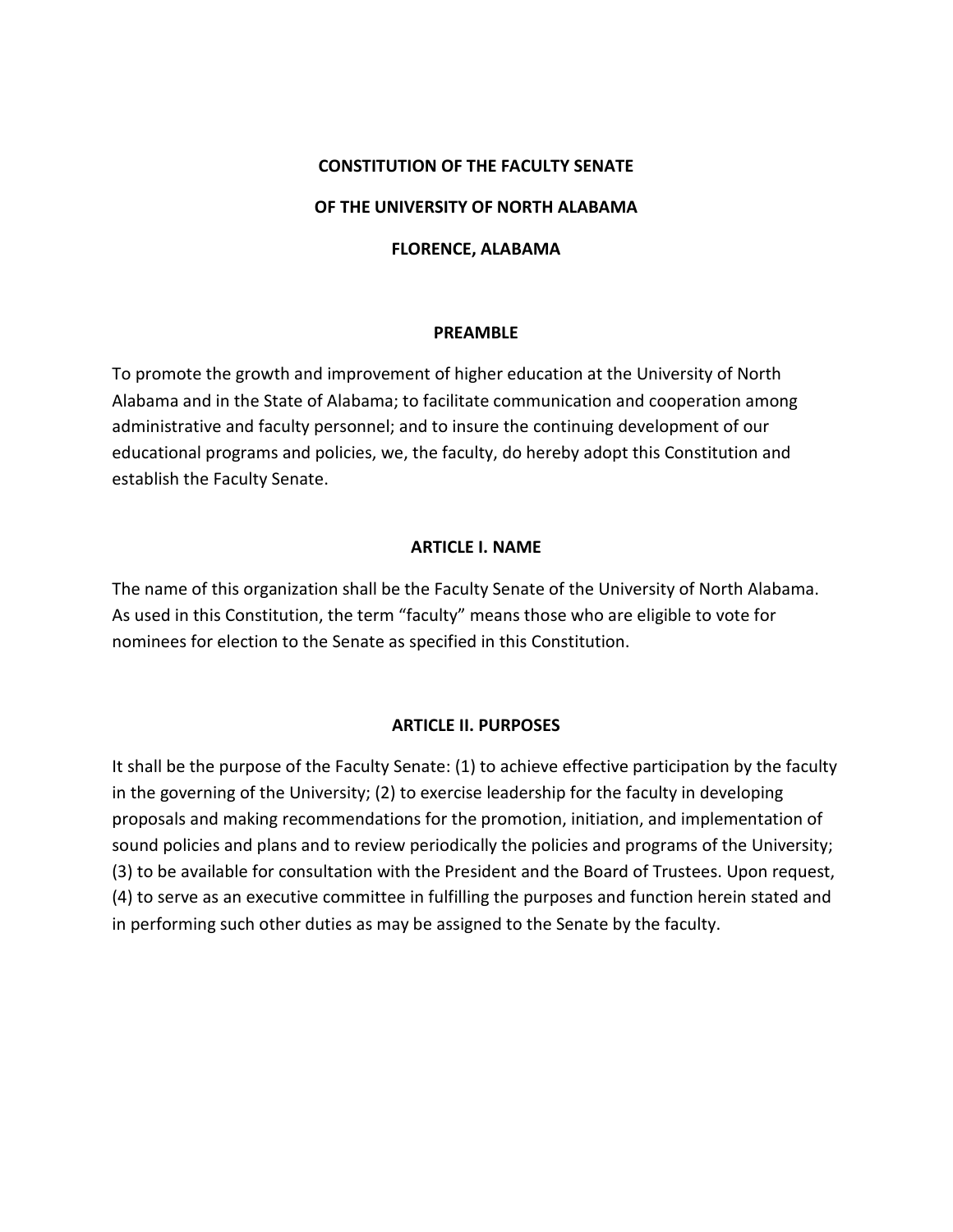## **ARTICLE III. MEMBERSHIP**

A. The Faculty Senate of the University of North Alabama shall have its membership drawn from the following sources:

1. The Vice President of Academic Affairs shall be a non-voting member of the Faculty Senate.

2. Each department offering academic credit shall elect from its members full-time faculty holding the academic rank of instructor or higher in positions. For the purposes of apportioning representation and voting, Collier Library professional staff, Educational Technology Services professional staff, and Kilby School teaching staff shall each be counted as a department. Fractional teaching loads of part-time and adjunct faculty members shall be considered in determining the number of representatives from a department. In no case shall a department gain or lose a Senator as a result of one of its members being on leave. Each department shall be allowed to have at least one representative.

Under this article, the following non – provisional bylaws to this Constitution may only be amended under the requirements detailed in Article VIII, Section A:

- A. Nominees for election and electors in each department shall be full-time faculty holding the academic rank of instructor or higher in positions that are at least two-thirds nonadministration.
- B. Election shall be by secret ballot in each department or staff. In the event that a department or area is electing more than one Senator, separate ballots shall be held for each Place as designated by the Secretary in accordance with Article IV, Section D, of this Constitution. Senators shall be elected by a majority of votes cast.
- C. If a Senator is absent and fails to provide a proxy for three consecutive scheduled meetings of the Faculty Senate (within one year beginning May 1), the President shall declare the position vacant and shall instruct the department concerned to elect a replacement to complete the unexpired term. The person having been removed will not be eligible for such election.

Under this article, the following provisional bylaws to this Constitution may only be amended under the requirements described in Article VIII, Section B:

D. Apportionment of department representation shall consist of members that are at least two-thirds non-administrative, one representative for departments having 1 to 13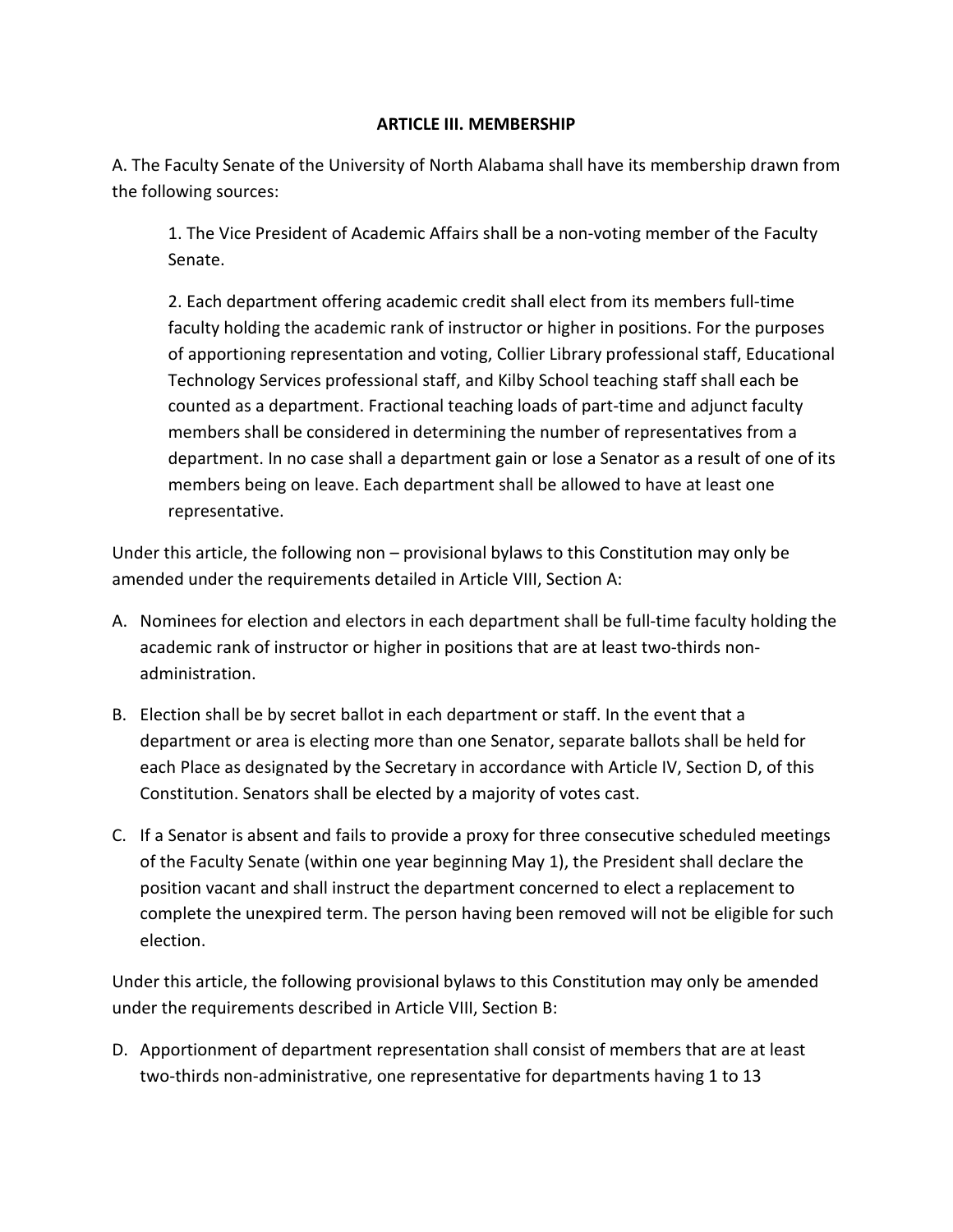members, two representatives for departments having 14 to 22 members, or three representatives for departments having 23 or greater number of members.

- E. The term of service shall be for three years, except as provided for in Article III, Section F, below.
- F. Senators shall be eligible for re-election.
- G. For the purpose of establishing staggered terms in departments with more than one Senator, when the Secretary has designated Places in accordance with Article IV, Section D, of this Constitution, elections for Place One shall be for a full three-year term, elections for Place Two shall be for an initial term of two years, and elections for Place Three shall be for an initial term of one year; after the initial terms, elections for each Place shall be for a full three-year term.
- H. Election of Senators to the Faculty Senate shall take place during the last week in April.
- I. Newly elected Senators shall take office on May 1.
- J. Any unexpired term shall be filled by special election in the department involved. Changes in organization of the University, changes in departmental assignments, or reduction in the staff of a department that cause the department to have too many Senators to the Faculty Senate shall be cause for such department to elect from its Senators with continuing terms of office the number of Senators it is entitled to have.
- K. Senate membership, excluding the officers, shall expire on April 30; the terms of officers who will no longer be Senators will expire May 31, with the possible exception of a President-Elect. The President-Elect will assume the position of President even if his/her term as Senator has expired. Officers whose Senate term has expired will not have a vote in any Senate matter after April 30, except that the President may vote to break a tie.
- L. Representation in the Faculty Senate shall be determined on the basis of the faculty employed during the spring semester.
- M. Departmental assignments of faculty members shall be determined by the Vice President for Academic Affairs.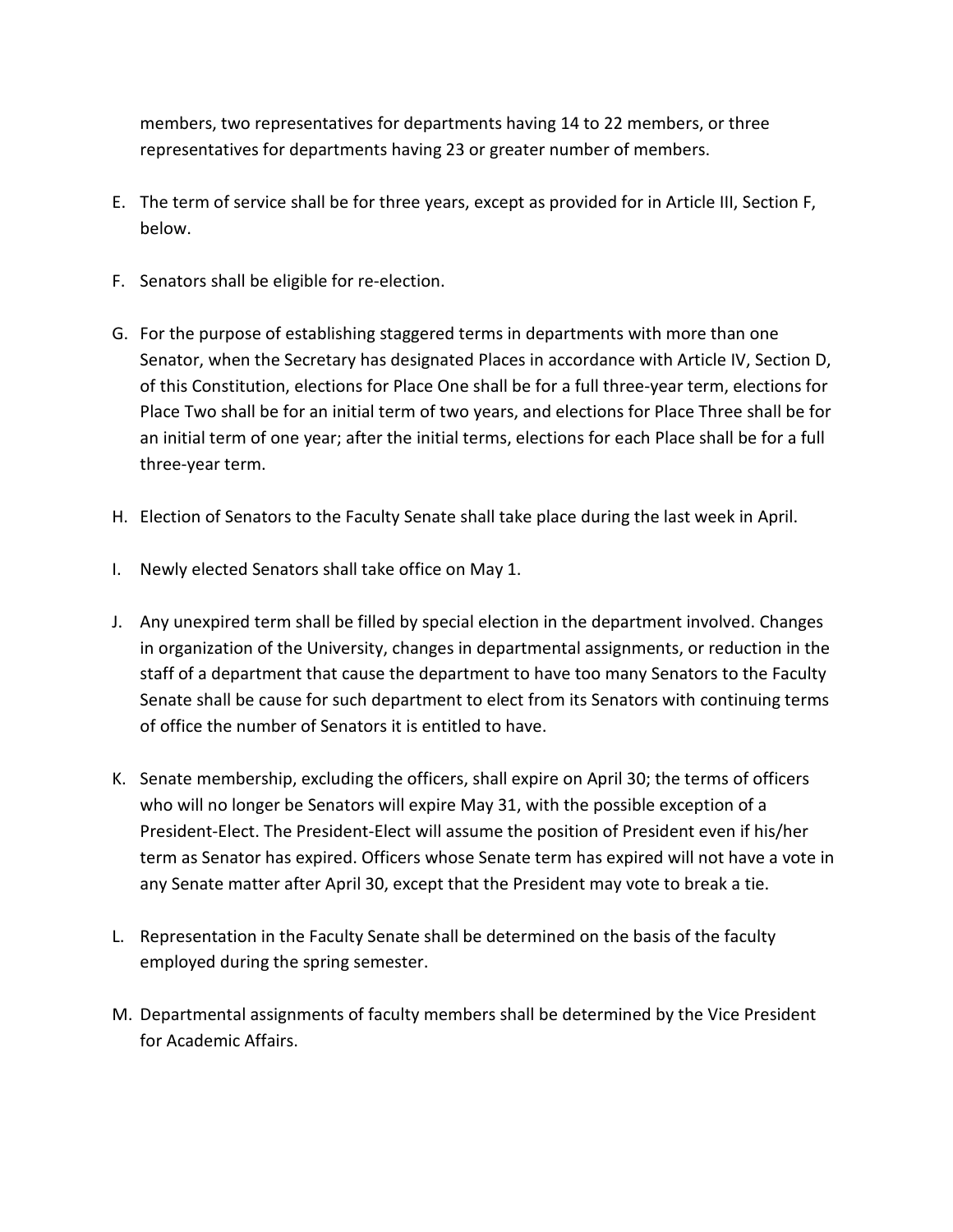### **ARTICLE IV. OFFICERS**

The officers of the Senate shall be a President, a President-Elect, a Secretary, and two (2) Executive Board members. These five (5) officers shall constitute the voting membership of the Executive Board. Persons nominated for the position of President-Elect, must have at least one full year (beginning May 1) after the current year remaining of their present term in the Senate. The immediate past President shall be an ex officio, non-voting member of the Executive Board. In the event the Senate membership term of the immediate past President has expired and he/she had not been reelected by his/her department, he/she shall be also an ex officio, nonvoting member of the Senate.

- A. Election of Officers. During the last regularly scheduled meeting of the academic year, the Senate shall elect its officers from its elected membership. The officers shall be elected by a majority of votes cast by secret ballot. They shall take office on the next June 1 and shall serve until their successors assume office, but if an officer's term as an elected Senate member has expired before he/she is superseded as an officer, he/she shall not be allowed to vote.
- B. Duties of the President. The President shall preside at all meetings of the Senate and of the Executive Board and perform other functions as necessary to his/her office.
- C. Duties of the President-Elect. The President-Elect shall act in the absence of the President and shall become President of the Senate in the event that the President is unable to complete his/her term of office, in which case the Executive Board of the Senate shall select an interim President-Elect. The President-Elect shall normally assume the office of President on the second June 1 following his/her election.
- D. Duties of the Secretary. The Secretary shall keep a permanent record of the minutes of all meetings of the Senate and the Executive Board. He/she shall be responsible for the distribution of copies of the minutes as directed by the Senate. The Secretary shall survey each department or area early in the spring semester to establish the number of seats to which it is entitled for the next academic year. In the event that two or more Senators are to be elected from a department, the Secretary shall designate the seats by Place number.
- E. Duties of the Board Members. The Board Members shall attend and have power to vote in Executive Board meetings, shall assist the other officers, and shall perform such duties as may be assigned by the Executive Board.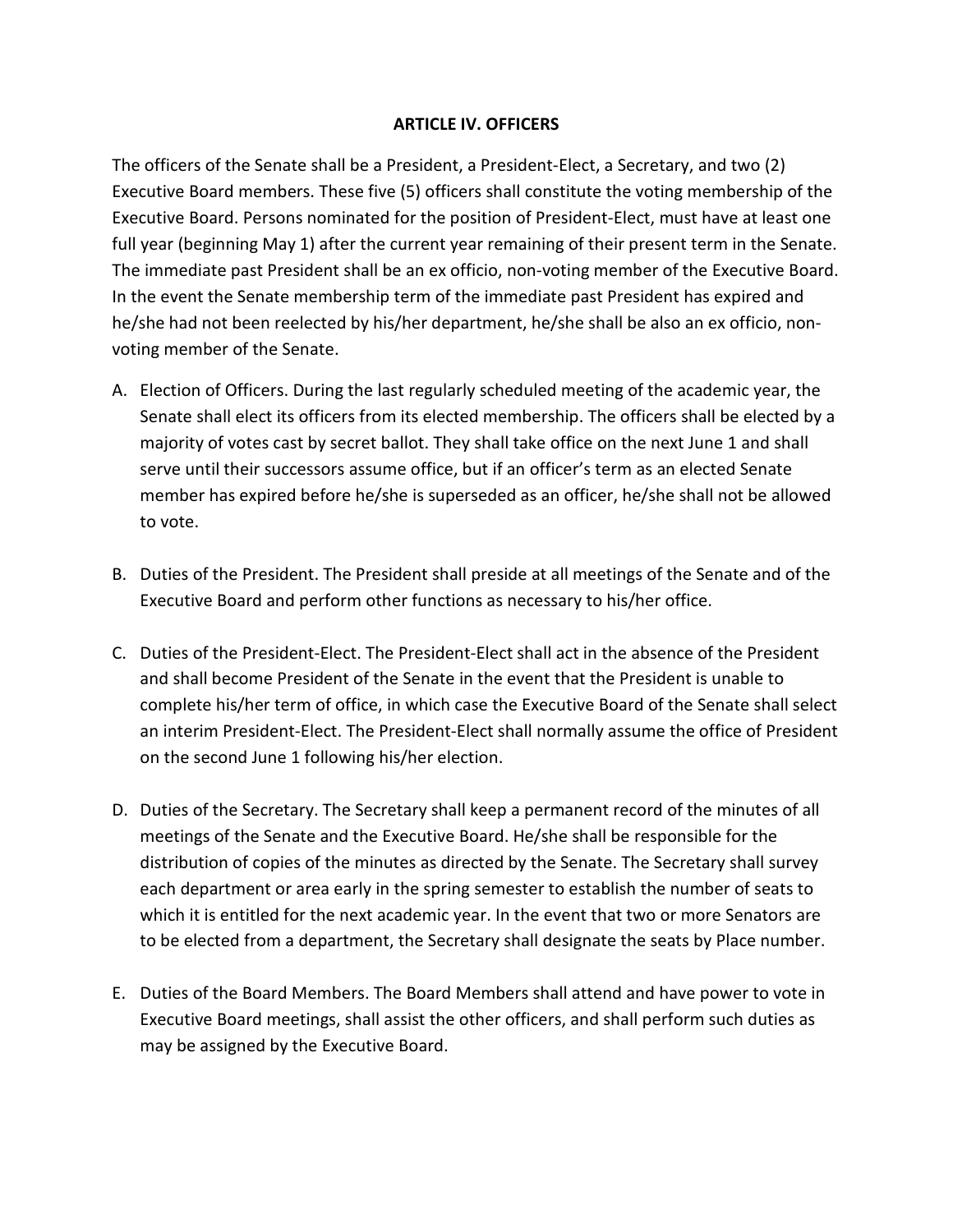## **ARTICLE V. FACULTY MEETINGS**

- A. The President and/or President-Elect shall be available for consultation in the preparation of agenda and programs for regular and called meetings of the faculty and staff presided over by the President of the University or his/her designated representative. The Senate or Executive Board may request the President or his/her designated representative to call a faculty meeting. The President of the Senate, upon the specific authority of the Senate, may call and preside over a meeting of the faculty.
- B. The President of the Senate or anyone authorized by him/her shall report to the faculty on policy recommendations or other Senate matters included in the agenda of regular or called meetings of the faculty.
- C. The Senate shall receive for study, recommendation, and/or action any matter referred to it by action of the faculty. Such reference is to be encouraged especially when matters are presented for faculty action without adequate informational preparation.

# **ARTICLE VI. FUNCTIONS AND PROCEDURES**

Under this article, the following non – provisional bylaws to this Constitution may only be amended under the requirements detailed in Article VIII, Section A:

- A. The incoming President shall appoint a member of the faculty to serve a one-year term as Parliamentarian, such term to begin June 1; the duties of the Parliamentarian shall be to interpret the application of Robert's Rules of Order, Revised, in those instances when called upon by the President or other presiding officer.
- B. In addition to the regular meetings (as provided in Article IV, Sec. B), the Senate shall hold an election meeting during the period May  $1 -$  May 31 for the purpose of electing officers of the Senate and members of various Senate and University committees and panels.
- C. The Senate shall elect a Nominating Committee at its regular April meeting (preceding the elections meeting provided above); this committee shall consist of three Senators elected by the Senate and shall report its nominations for officers of the Senate for the coming year at the elections meeting. Nominations for members of the Nominating Committee shall be made from the floor of the Senate and voting shall be done for one position at a time. Current Senate officers shall be ineligible for election to the Nominating Committee.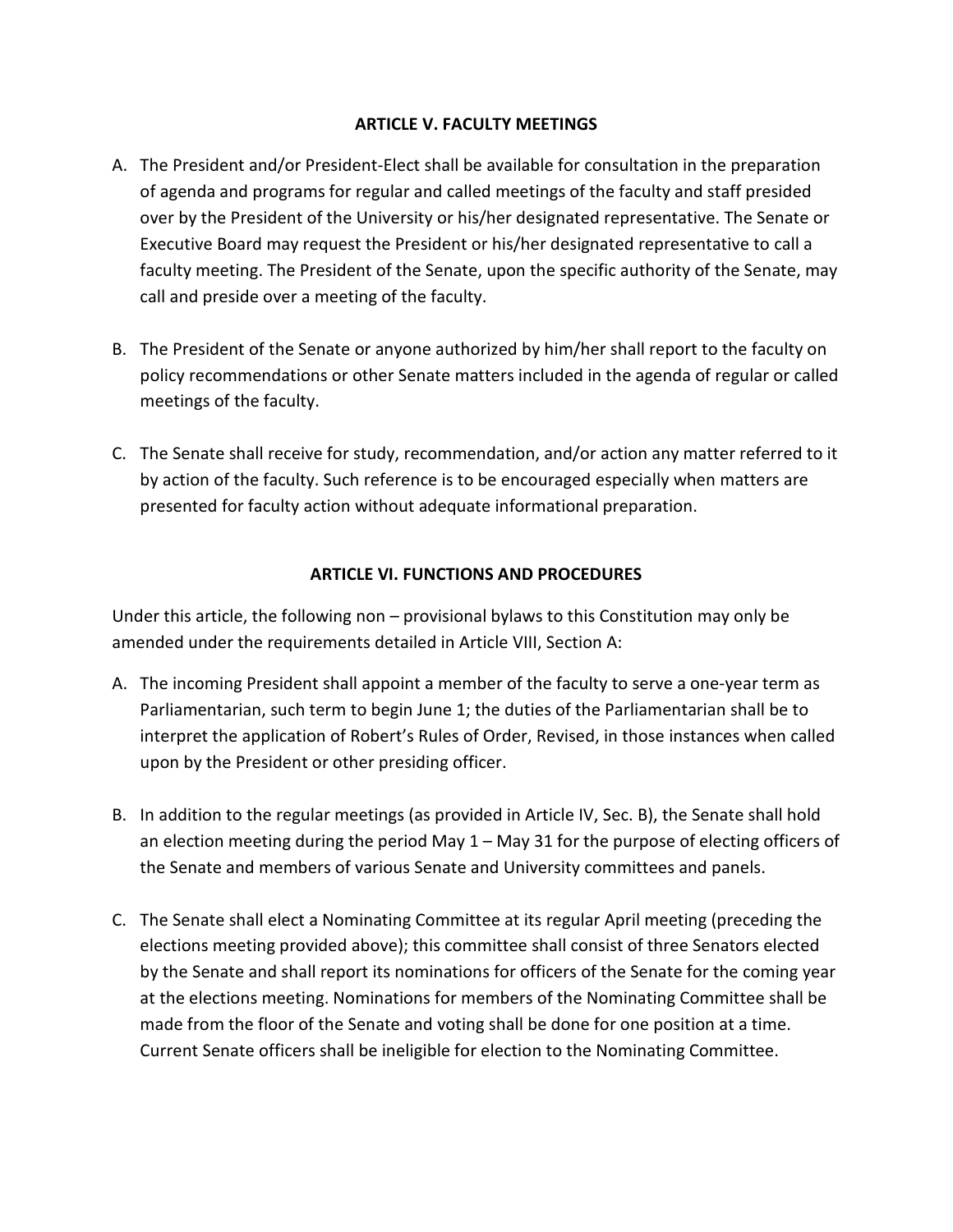Under this article, the following provisional bylaws to this Constitution may only be amended under the requirements described in Article VIII, Section B:

- D. The Senate shall: (1) report to the faculty on its own initiative or at the direction of the faculty; (2) establish such Senate committees as it deems desirable and determine the appropriate means for the selection of adjunct personnel to serve on such committees; (3) consult with the University Administration for the purpose of avoiding unnecessary duplication and providing for proper coordination and cooperation among committees and between the committees of the Senate and such other University committees as may operate separately and distinctly from those established by the Senate; (4) develop and continuously evaluate formal statements of recommended principles, practices, and procedures for more effective operation of committees; (5) make studies and develop recommendations regarding matters of faculty interest and welfare such as salary schedules, fringe benefits, leaves of absence, standards for promotions in rank, academic freedom, tenure policies, research teaching load, course and curriculum requirements, academic standards, and requirements of re-admission, retention, and graduation.
- E. The Senate shall meet once each month of the fall and spring semesters and at such other times as necessary. *Robert's Rules of Order, Revised*, shall govern the conduct of all business of the Senate and its Executive Board except as otherwise provided by the Senate.
- F. When unable to attend a meeting of the Senate because of illness, assigned duties, or other good cause, a Senator may appoint from among the members of his/her department a proxy to attend the meeting in his/her stead. The Senator must send to the President or Secretary a written statement, signed by him/her, stating the reason for his/her absence and giving the name of the proxy. The written statement may be brought to the meeting by the proxy. In no case shall a proxy be seated until such a statement has been received by the President or Secretary. Upon being seated the proxy shall have, during that meeting, all the privileges of membership (making motions, debating, voting, etc.), restricted only by the Senate's rules of procedure and by any specific instructions given him/her by the Senator for whom he/she is a proxy.
- G. Committees:

1. The President shall appoint four standing committees to serve one-year terms beginning June 1:

a. Committee on Faculty Affairs – this committee shall consist of seven faculty members including a Chairperson; its duties shall consist of considering and preparing a written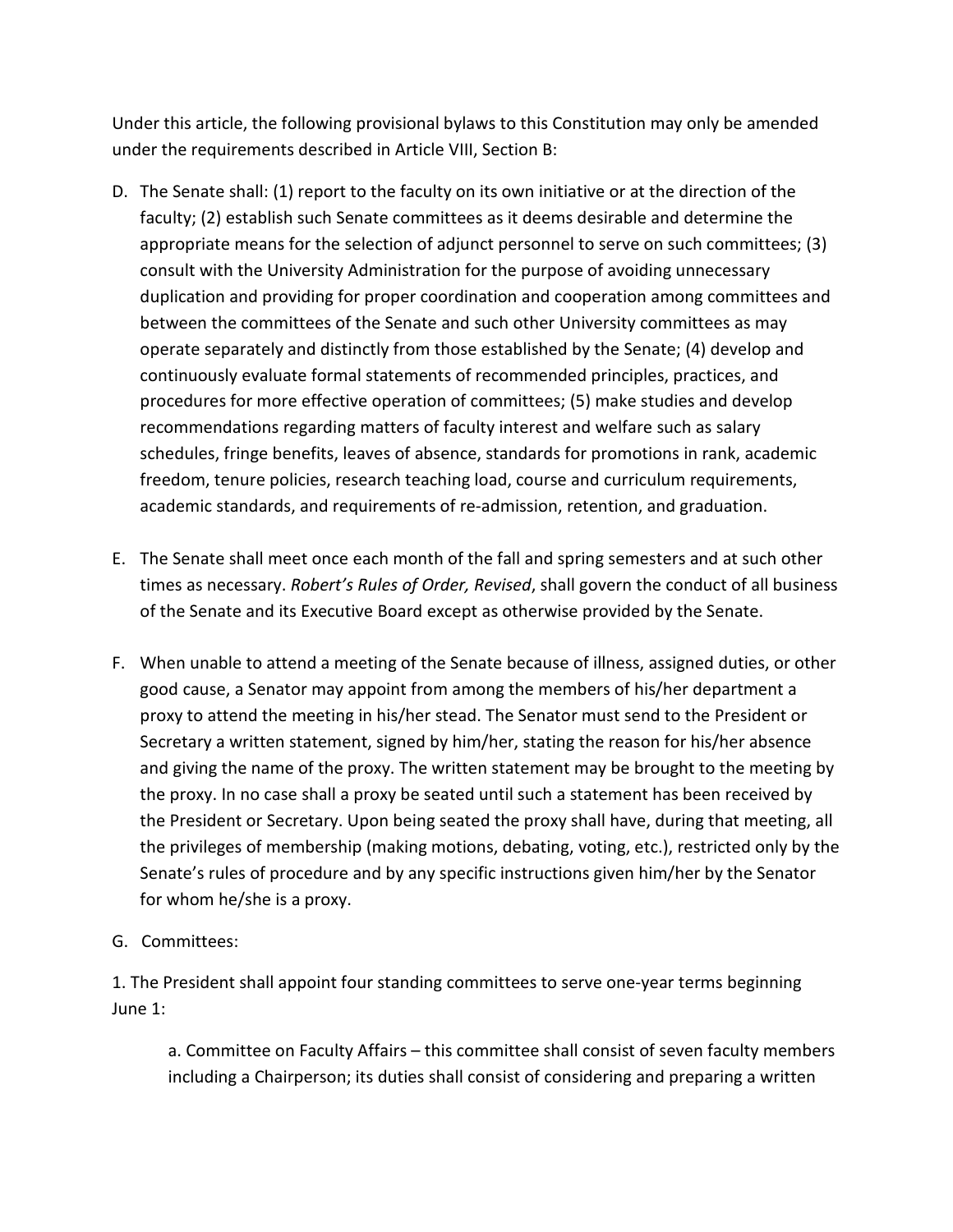report of its recommendations on any matter assigned to it by the Senate or by the Executive Board of the Senate.

b. Committee on Academic Affairs – this committee shall consist of seven members including a Chairperson; its duties shall consist of considering and preparing a written report of its recommendations on any matter assigned to it by the Senate or by the Executive Board of the Senate.

c. Faculty Attitude Survey Committee – this committee shall consist of five members including a Chairperson; its duties shall consist of preparing and administering a faculty attitude survey during the spring semester of each year and reporting on the results of such survey to the Senate.

d. Committee on Elections – this committee shall supervise departmental elections for the Senate at the request of the President or a department.

e. Faculty Handbook Edit Oversight Committee – this committee shall consist of three members including a Chairperson; its duties shall consist of coordinating and reconciling all edits to the Faculty Handbook as approved by the Faculty Senate and through the shared governance process with the appropriate administrative assistant assigned this responsibility by the VPAA/Provost. This committee will reconcile all edits made to the Faculty Handbook during the academic year with the existing official Faculty Handbook and approve an updated, official Faculty Handbook as published by the Office of the VPAA/Provost by May 31 of each year.

f. Members of standing committees do not have to be Senators; vacancies shall be filled by appointment of the President of the Senate.

g. The Chairperson of each standing committee shall be elected by members of that committee from among their group at their first meeting, the time and place to be set by the President of the Senate.

2. The Senate may elect or direct the President to appoint such additional committees as it deems appropriate.

# **ARTICLE VII. ADOPTION**

This Constitution shall be become effective when adopted by a two-thirds majority vote of the faculty present and voting at a faculty meeting called for the purpose, provided that two-thirds of the faculty are present at such meeting and provided that all faculty members will have been